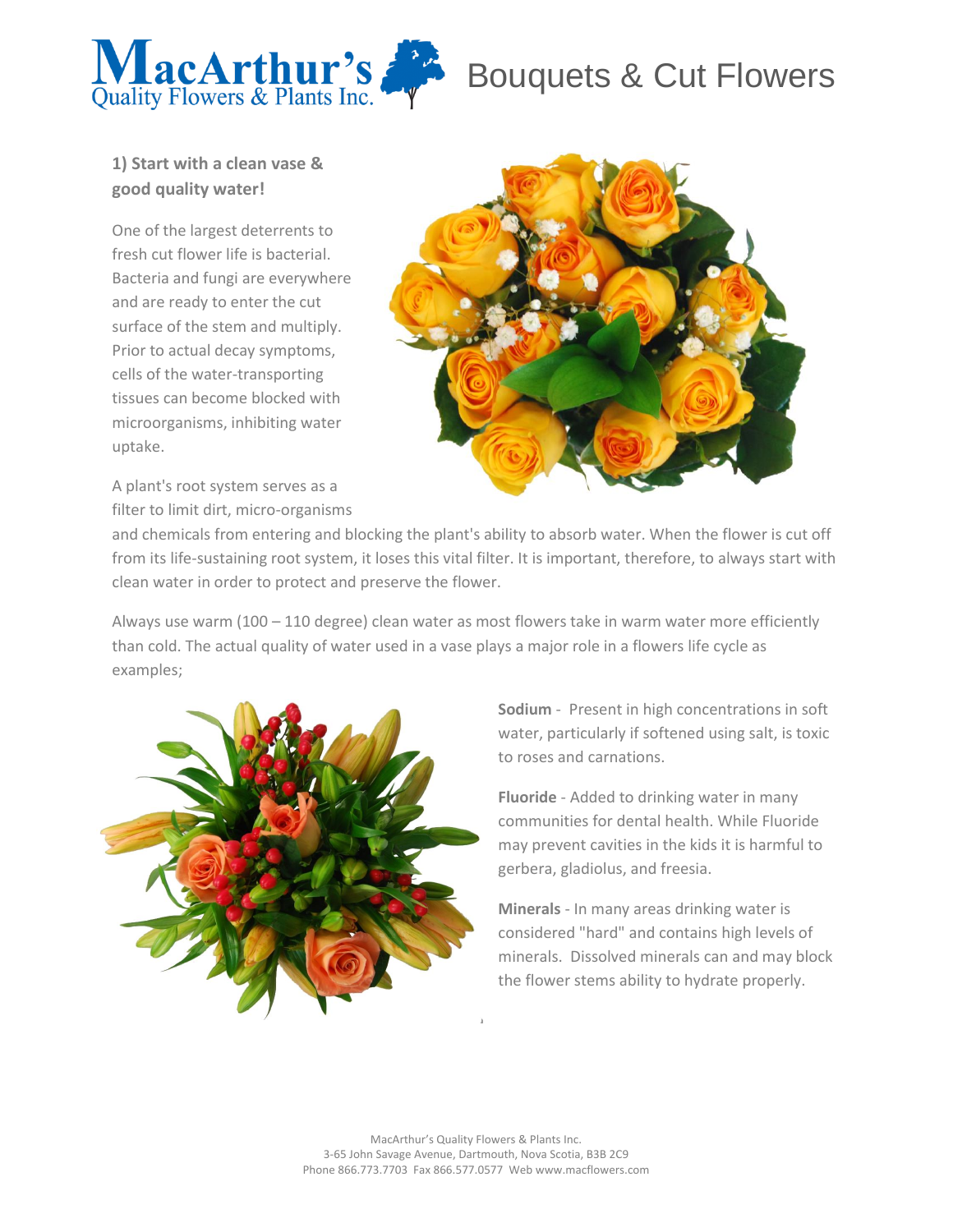

# Bouquets & Cut Flowers

### **2) Use the Flower Food provided**

While a flower is attached to the plant, it receives nourishment allowing it to grow and develop. When cut from the plant, it loses its source of nourishment and water. Fresh Flower Food has been developed to simulate the flower's original environment, and allow the flower to fully develop (open).

Commercial Fresh Flower Food will increase the life of cut flowers and should always be used, these formula's are scientifically developed, carefully balanced mixtures generally containing,



**Sucrose (sugar);** Sucrose serves as a source of energy (food) to make up for the loss of the functioning leaves and insures continued development and longevity of the flower. Like all other living things flowers require food energy, however too much sucrose can be a bad thing as it can "force" the life cycle of the flower to proceed faster than normal.



**Acidifier;** Most water supplies are alkaline and can reduce the life of cut flowers, an acidifier will help bring the waters pH closer to the acid pH of the cell sap. Slightly acidic water is taken up more readily through the stems than water that is neutral or alkaline. The acidifier also aids in stabilizing the pigment and the colour of the flowers.

**Inhibitor of microorganisms (bacteria);** Designed to stop the growth of bacteria in the water. While flowers require and "enjoy dining" on sucrose, so does bacteria. Cells of the water-transporting tissues in flowers can become blocked with microorganisms, inhibiting the flowers ability to hydrate and severely reducing longevity.

**Agents To draw out certain salts, dirt, and debris** which will settle rather then being drawn up the flower stem.

Follow the directions on the package and always use the recommended amount.